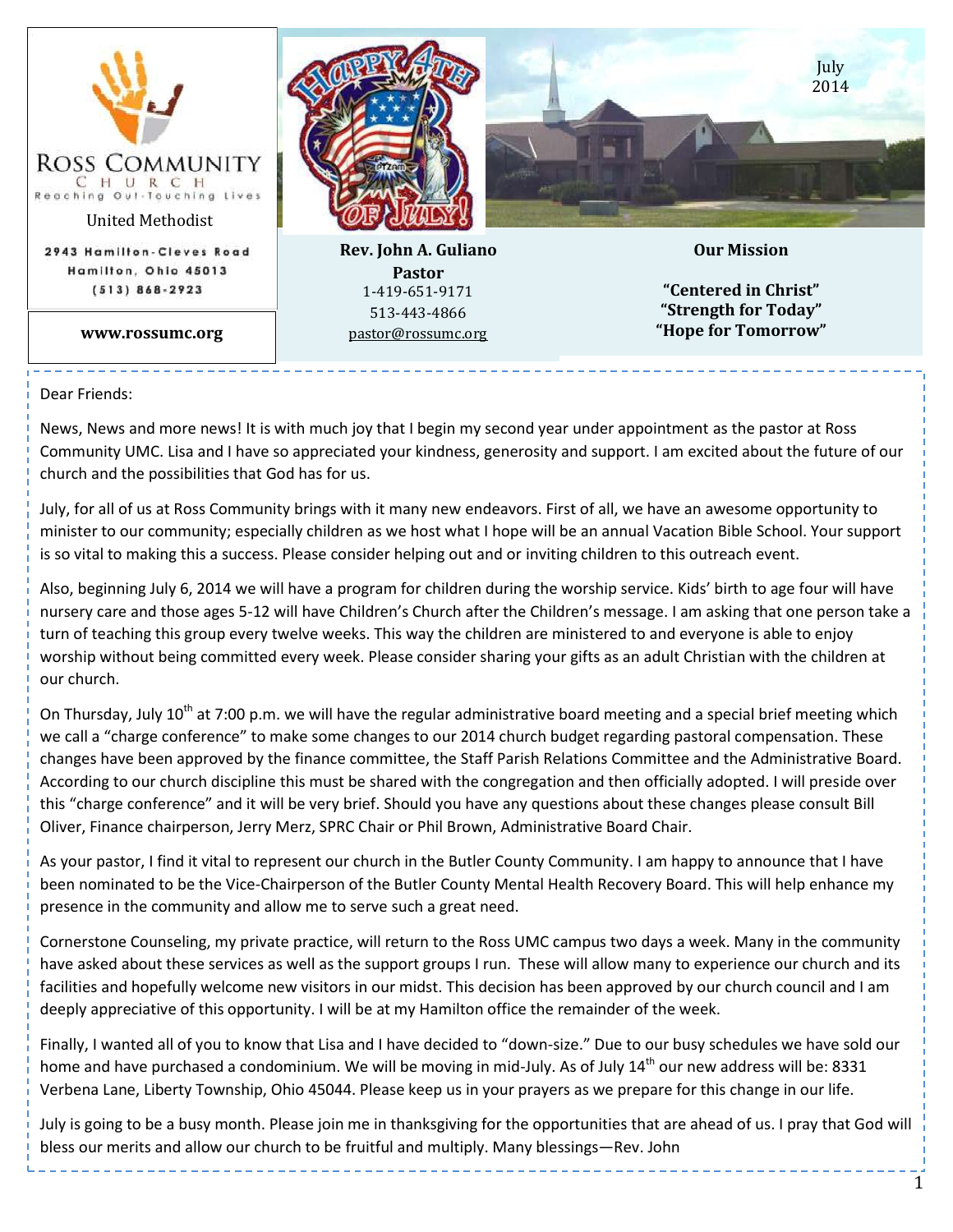# Information Page

## **CONTACTS**

**Pastor**: Rev. John A. Guliano 1-419-651-9171 513-443-4866

**Lay Leader**: Jim Rechel **Assistant Lay Leader**: Leroy Singleton **Music Director**: Sally Rechel **Pianist**: Lori Campbell / Craig Eppich **Cornett**: Karen Auffinger **Drums**: Chip Schoepf **Nursery Attendant**: Robin Montgomery (Ages birth through four years) **Prayer Chain**: Vicky Foster 513-738-3748 **Newsletter**: Phil Brown 513-868-2338 rcumcnewsletter@gmail.com

# **PLARAL SEAR**

*Submitted by Sandy Hogeback* **COME ONE…COME ALL………**

Come join us for Sunday School Class at 9:15 AM on Sunday mornings. We have teachers that are waiting for you to be a part of the class. The teachers are excited about sharing the stories from the bible with all of you. Let's bring someone to Sunday School and to Church.

### **"Prayer Shawl Ministry"**

#### **Please spread the**

**word: ------**If anyone has a family member, friend, etc. that is gravely ill, please let me know in the Sunday service, or email

#### me at

### [www.carolfarmer90@yahoo.co](http://www.carolfarmer90@yahoo.com/)

[m.](http://www.carolfarmer90@yahoo.com/) Also contact me for more information. This program is 100% voluntary, and the Church has not spent a penny. We can also use more volunteers. Have a great day in the Lord.

*Submitted by Carol Farmer*

Everyone you meet is fighting a battle you know nothing about. Be kind. Always.



**SCHEDULE Sunday School** 9:15 – 10:00 for all ages **Fellowship** 10:00 – 10:30 **Church Service** 10:30 *Children's Sunday School during Church Service*

**SUNDAY MORNING** 

## **Monthly Meetings**

**U.M. Women** Second Tuesday of the month @ 10:00 am **Trustees, Nurture & Missions Committees** First Tuesday of the month @ 6:30 pm **Administrative Council** Second Thursday of the month @ 7:00 pm **U.M. Men** Last Saturday of the month @ 8:00 am



Please send your e-mail address to [rcumcnewsletter@gmail.com](mailto:rcumcnewsletter@gmail.com) if you would prefer to receive your issue of The Ross Community United Methodist Church Newsletter by e-mail.

*Please put RCUMC Newsletter in the subject line.* Thank You, Editor

# **COMMUNION**

If you are **home bound** and would like to **receive communion** please contact the church office at (513) 868-2923. Rev John Guliano or Lay Leader Jim Rechel will return your call.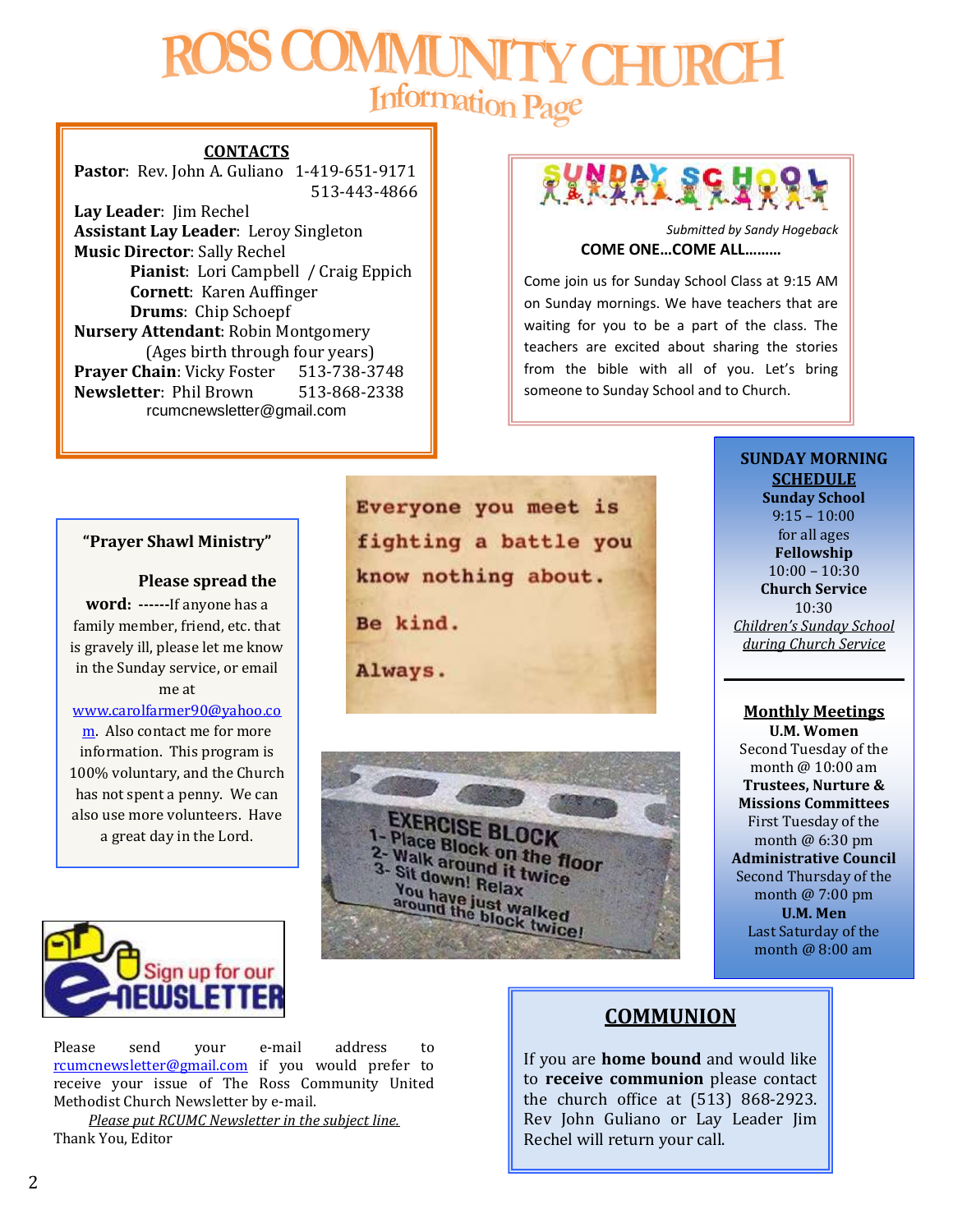



# *Submitted by Jim Rechel* **Honor, God, and Country!**

I met a former neighbor a few weeks ago at a Memorial Day event sponsored by the Gold Star Mothers. I had no idea he was going to be there, and both of us were speechless when I came upon him. He was dressed in his battle fatigues, standing next to two of his Marine buddies.

All I could think about was when he was just a little kid running around the back yard terrorizing his sister, but yesterday he was standing tall, but he wasn't running anymore.

His likeness (the Marine in the middle of the painting shown below) was depicted on a greater than life size mural commemorating the lives of 15 Marines who lost their lives when their armored personnel carrier hit an IED in the battle for Haditha, Iraq in 2005. His name

was Lance Corporal Christopher Dyer. I stood and stared in humble adoration of a 19 year old Marine who lost his life serving our country. I had only heard about the murals, and had no advance indication they would be at this Memorial Day event.



It brought the true meaning of Memorial Day rushing home. I can only imagine the pain and the pride of all of those throughout our country who have sacrificed so much.

As we now approach the 4th of July, it is again important to remember all those who sacrificed for the Independence of our country, with the Freedom to worship God this 4th of July, and everyday we have on this earth!

His mother was so overwhelmed by the loss of her son that she gave up her decorating business, and entered the ministry to honor her son's life.... A son dies for his country, and his mother goes to work for another Son. It is only fitting that Honor, God and Country came together through tragedy.

I hope you all had a blessed Memorial Day and may the spirit of all of those who have died for us be with you each and every day.

May God Bless each of You,

Jim Rechel





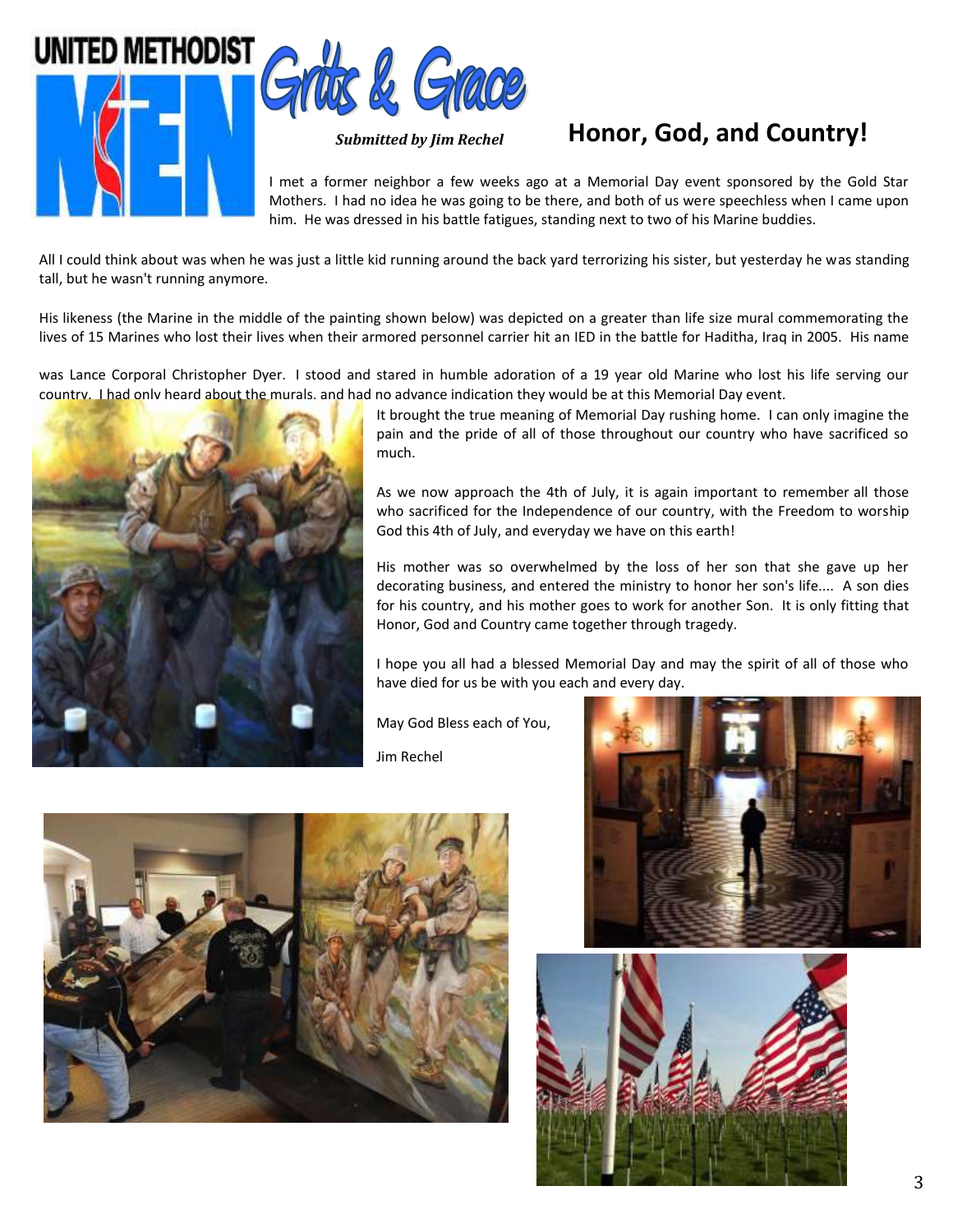

# **United Methodist Women**

# *Submitted by: Judy Creasy*

The women are having Latin Dance workout classes at the church. The two remaining

classes will be held on Wednesday evenings: July 2nd & July 9th. The workout sessions will be from 6:30PM until 7:15PM, with Jody Mangino teaching the classes. Do come and sign up the nights of the last two classes.

The UMW women have awarded four scholarships to: Samantha Beckman, Alden Burch, Carolyn Conrad and Clint Oliver. They were presented on Sunday, June 1, 2014.

Remember to bring your old eyeglasses to church for a donation to a third world country missions group.

On Tuesday August 12th, the UMW women will be getting together for dinner at 6:30PM at Symmes Tavern in Fairfield. Please mark your calendars and join us. **CONTINUING PRAYERS**



Jacob was a cheater. Peter had a temper. David had an affair, Noah got drunk, Jonah ran from God, Paul was a murderer, Gideon was insecure, Miriam was a gossiper, Martha was a worrier, Thomas was a doubter, Sarah was impatient, Elijah was depressed, Moses stuttered, Zaccheus was short, Abraham was old, and Lazarus was dead....

# God doesn't call the qualified, He qualifies the CALLED!

Continuing prayers for the vision of Ross Community United Methodist Church, Pastor John and Lisa; Pastor Kyle and Karen, Pastor Grant and Ann, Bev Papet, our President, our nation and our military personnel, Gary Brown due to ongoing heart problems, Vicki Hilton, Dorothy Gard, Steve and Linda Jacobs, Jake Phelps and family, Jo and Randy Anderson's



great grandson Tyson and family, Bill & Linda Wright's sister-inlaw; Annette Hegner (ongoing health issues); the Whirls Family; the Brownfield Family; and Kelly Bonham.

**If you know of additions or deletions, please see or call Vicky Foster – 738-3748.** Please give your e-mail address to Vicky for the Prayer Chain.

| July                                           |                | <b>August</b>                                     |
|------------------------------------------------|----------------|---------------------------------------------------|
| Nancy Beckman<br>6<br>13<br>Phil Brown         | 3<br>10        | <b>Roger Creasy</b><br>Jim Rechel                 |
| 20<br><b>Greg Conrad</b><br>27<br>Wes Flannery | 17<br>24<br>31 | Leroy Singleton<br>Debbie Gilman<br>Nancy Beckman |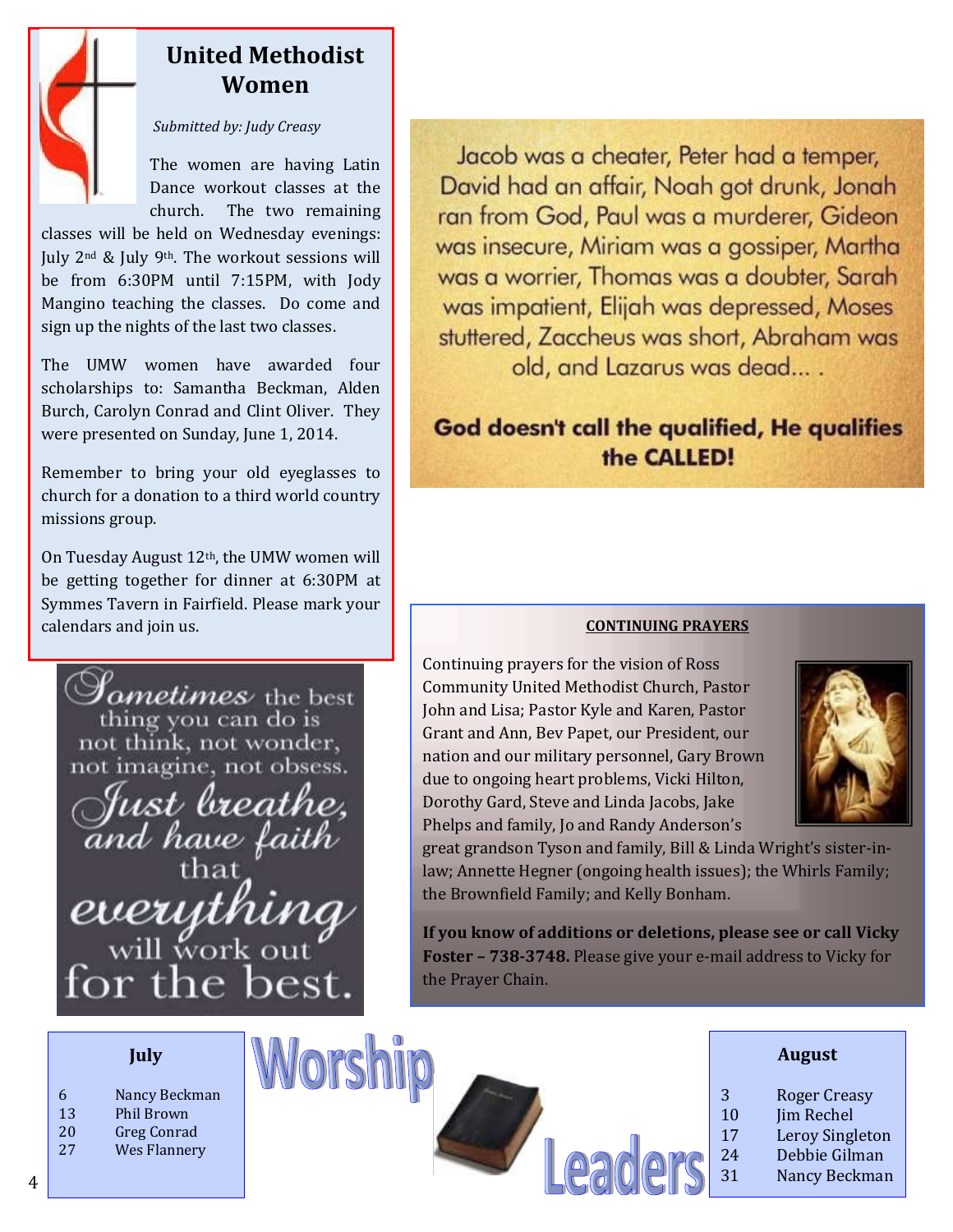# NURTURE & MISSIONS



*Submitted by Judy Kottman*

# **VBS at VENICE PRESBYTERIAN CHURCH**

/

WEIRD ANIMALS -- July 7 thru 11 - 9:00 to 11:45 a.m.

For many years we've volunteered at Venice Presbyterian Church assisting with their Vacation Bible School. This year they are presenting "Weird Animals VBS" and we've been extended an invitation to help and/or observe their activities prior to our VBS the following week. If interested, please arrive by 8:30 a.m. and they will assign an area where you may assist. They also have volunteered to assist us during our VBS where necessary.



# **SONTREASURE ISLAND VBS** -- JULY 15, 16, 17 -- 6:00 TO 8:00 P.M. and SUNDAY, JULY 20 - 10:30 A.M. *FAMILIES INVITED FOR CHILDREN'S PROGRAM, LUNCH AND GAMES*

Time is drawing near and there's still time to sign up for an area that may interest you. Leaders are listed if you wish to contact them personally.

**Bible Stories**: Debbie Kunick and Sharon Mortimer. **Games**: Vicky Foster and Linda Kunick **Crafts**: Sandy Hogeback and Brenda Brown **Snacks**: Brenda Oliver **Music**: Lori Campbell and Sally Rechel **Registration**: Judy Creasy **Floater/Incidental duties**: Jan Gump

If you signed up to volunteer; we **Thank You** for your support.

If you've been waiting to make certain of your personal schedule and you find you have time it's not too late. We are available to answer any questions you may have, you may call the leader for your area of interest or phone Nancy Beckman or Judy Kottman. We will gladly accept those who may volunteer for a night or some early preparation. We pray that you may set time aside to volunteer for VBS; every little bit helps.

If you have friends, neighbors or family members interested in having their children attend VBS, please pick up a flyer/registration form at Sunday Worship and pass it on to them.

*Please remember all VBS volunteer hours qualify for Student Community Service hours for high school students.*

I took 26 pairs of eyeglasses to Dr. Nye-that makes a total of 55 pairs so far this year. The receptionist told me that the glasses are picked up by St. Raphael's.

When the staff goes to Columbus for seminars, they take glasses to the eye clinic at Ohio State. Thanks to everyone who has donated, as I'm sure that they are put to good use.

Also, to anyone who can knit or crochet, we can use more prayer shawls.

God bless everyone, Carol

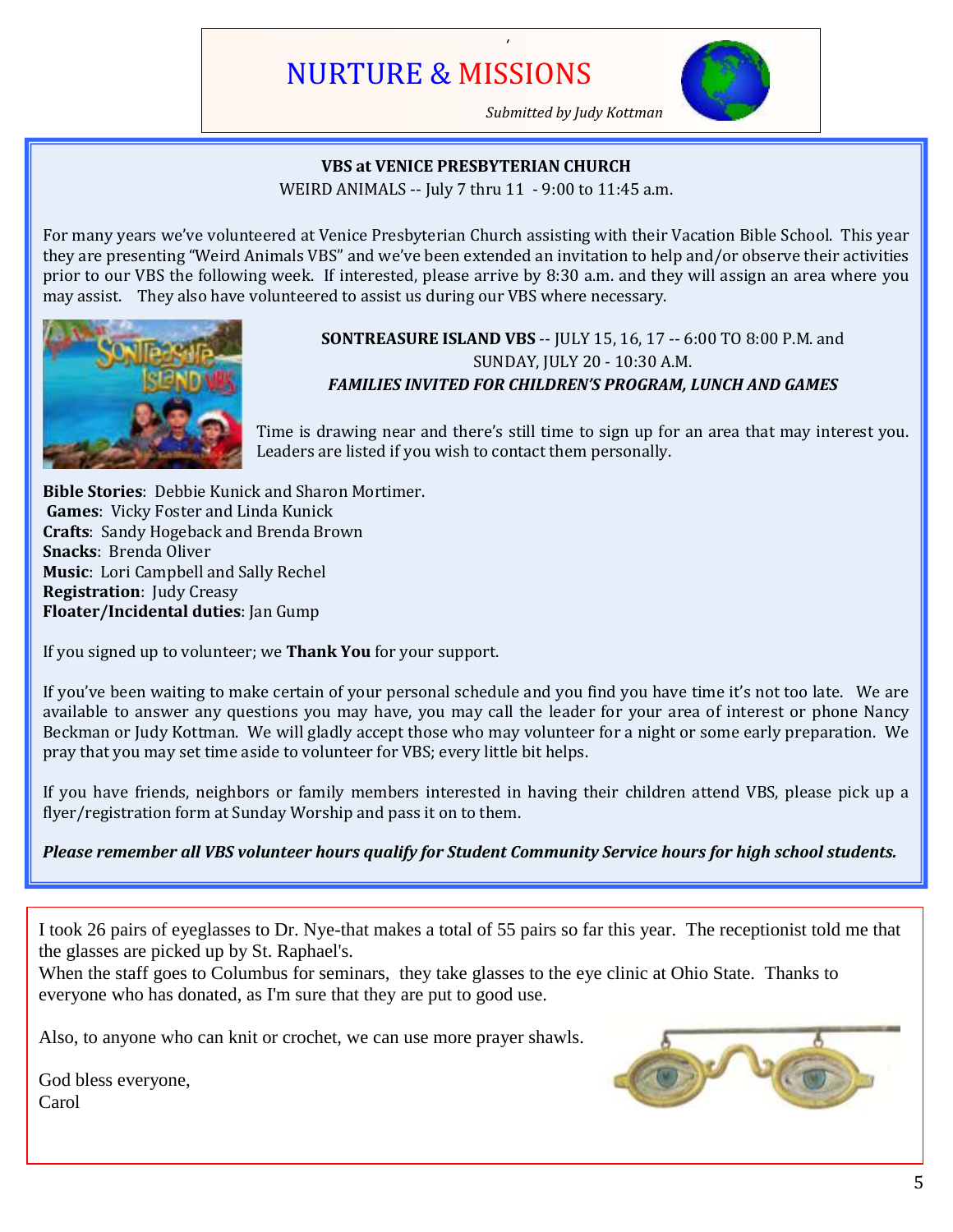2 Sherri Dykes 2 Leroy Singleton 5 Leslie Fisher 7 D.J. Creighton 7 Nicole Edington 9 Luke Botting 10 Bud Kottman 10 Rose Ann Ratliff 13 Preston Bressler



14 Maggie Schoepf 16 Jim Lynch 17 Sara Winsted 19 Phil Brown 20 Jeremy Winsted 24 Matt Bonham 25 Jill Foxx 27 Mae Prentice 29 Brenda Oliver 31 Don Hegner





16 Paul & Debbie Gilman 19 Don & Barb Rechel





<u>inniversary</u>



# **July**

- 6 Jerry & Betty Merz 13 Jim & Sally Rechel 20 Bill & Brenda Oliver
- 27 Roger & Judy Creasy

# **August**

- 3 Phil & Brenda Brown<br>10 Debbie Gilman & Lois
- 10 Debbie Gilman & Lois Lynch
- 17 Wayne & Linda Estep
- 24 Butch & Trey Foster
- 31 Jerry & Betty Merz

If you wish to be included on the Ushers & Greeters list please contact Lay Leader Jim Rechel or Asst. Lay Leader Leroy Singleton.